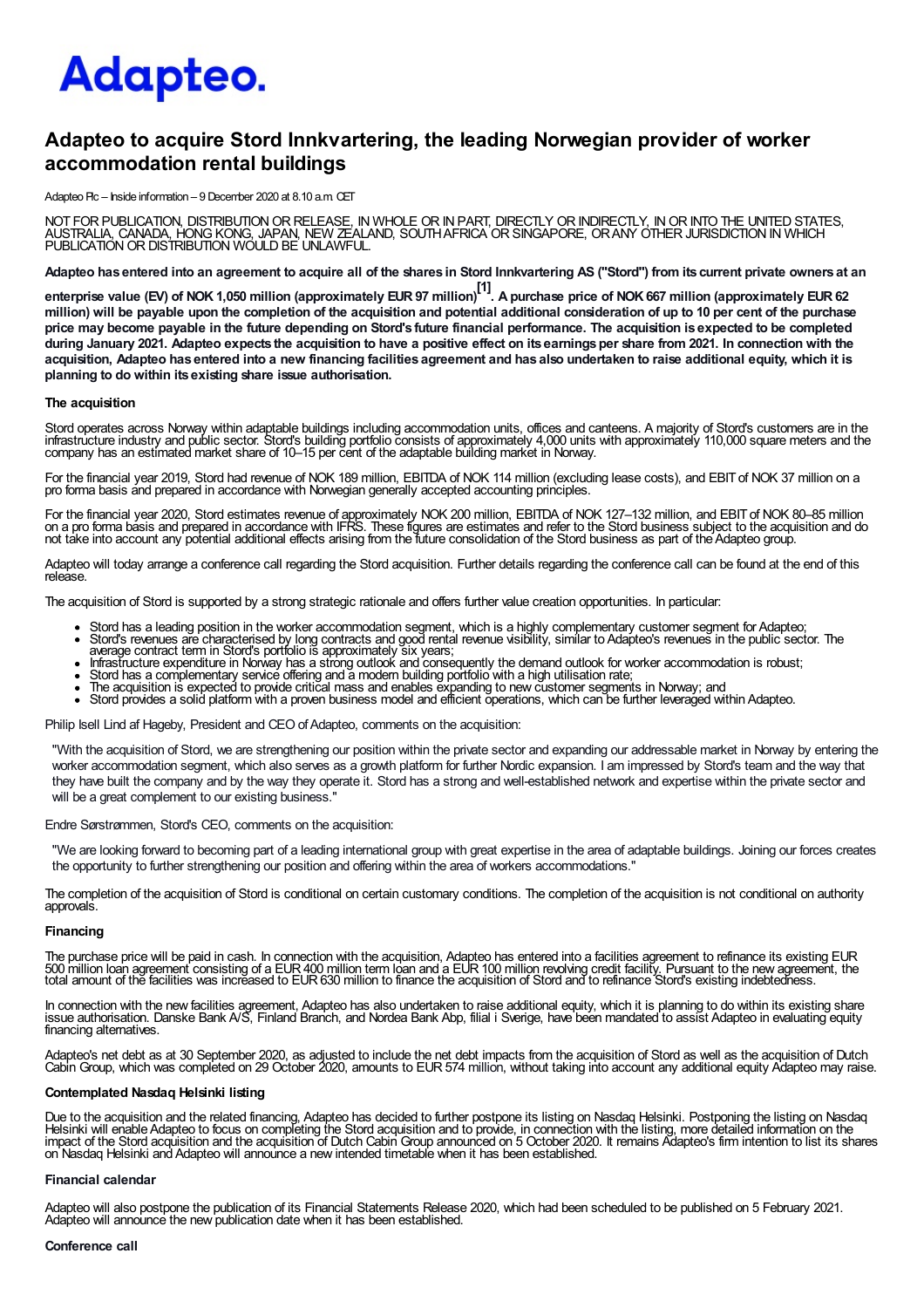A conference call with a presentation on the Stord acquisition for investors, analysts and media will be held on Wednesday 9 December at 10.00 CET. The presentation will be held via tele conference and webcast by President and CEO Philip Isell Lind af Hageby and CFO Erik Skånsberg.

The session will start with a presentation, followed by a Q&A session and will be held in English. A recorded version will be available after the conference at www.adapteogroup.com under Investors.

Dial in numbers and links to conference call

FIN: +358 981710310 PIN: 13418852#

SE: +46 856642651 PIN: 13418852#

UK: +44 3333000804 PIN: 13418852#

US: +1 6319131422 PIN: 13418852#

Link to audiocast: https://adapteo.videosync.fi/2020-12-09-f668jsyhzy

[1] Enterprise value includes subsidiaries that will be wholly owned at closing (except one subsidiary that will continue to be 50.8% owned). Exchange rate of NOK  $10.778$  = EUR 1.

### For additional information, please contact

Philip Isell Lind af Hageby, CEO, +46 73 022 19 36, philip.isell@adapteo.com Erik Skånsberg, CFO, +46 70 264 70 35, erik.skansberg@adapteo.com

This is information that Adapteo is obliged to make public pursuant to the EU Market Abuse Regulation. The information was submitted for publication, through the agency of the contact persons set out above, at 8.10 a.m. CET on 9 December 2020.

#### Adapteo in brief

Adapteo is a leading flexible real estate provider in Northern Europe. We build, rent out and sell adaptable buildings for schools, daycare centres, care, offices, accommodation and events. We know that our society will go through an immense change in the years to come. Whatever the future brings, we believe that adaptability is the best solution. With our buildings, we can transform, repurpose, scale up and scale down in a matter of weeks by using a modular and circular building concept. Our buildings can be used for a few days or indefinitely, always optimised for current needs. That is how we build adaptable societies.

Adapteo is listed on Nasdaq Stockholm and operates in Sweden, Finland, Norway, Denmark and Germany. In 2019, Adapteo's Net sales were EUR216 million.

#### www.adapteogroup.com

#### IMPORTANT INFORMATION

Neither this release nor the information contained herein is for publication, distribution or release, in whole or in part, directly or indirectly, in or into the United States, Australia, Canada, Hong Kong, Japan, New Zealand, SouthAfrica or Singapore or any other jurisdiction in which publication or distribution would be unlawful.

Adapteo Plc (the "Company") has not authorised any offer of securities to the public in the United Kingdom or any Member State of the European Economic Area (the "EEA"). No action has been taken or will be taken to make any offer of securities to the public requiring publication of a prospectus. Any securities may in the United Kingdom and Member States of the EEA only be offered (i) to any legal entity which is a qualified investor as defined in the Prospectus Regulation (a "Qualified Investor") or (ii) in any other circumstances falling within Article 1(4) of the Prospectus Regulation. "Prospectus Regulation" means Regulation (EU) 2017/1129 (as amended). For the purposes of the this paragraph, "offer of securities to the public" means a communication to persons in any form and by any means, presenting sufficient information on the terms of the offer and the securities to be offered, so as to enable an investor to decide to purchase or subscribe for those securities.

Pursuant to the Prospectus Regulation, this release is an advertisement and not a prospectus for the purposes of the Prospectus Regulation.

In the United Kingdom, this release is directed only at Qualified Investors who are (i) persons who are investment professionals within the meaning of Article 19(5) of the Financial Services and Markets Act 2000 (Financial Promotion) Order 2005 (the "Order") or (ii) high net worth entities, and other persons to whom it may lawfully be communicated, falling within Article 49(2)(a)–(d) of the Order (all such persons together being referred to as "Relevant Persons"). Any investment activity to which this release relates will only be available to and will only be engaged with, Relevant Persons. Any person who is not a Relevant Person or a Qualified Investor should not act or rely on this release or any of its contents.

This announcement does not contain or constitute an offer to sell, or a solicitation of an offer to purchase, any securities in the United States. The securities referred to herein may not be offered or sold in the United States absent registration or an exemption from registration under the U.S. Securities Act of 1933, as amended. The Company does not intend to register any of the securities in the United States or to conduct a public offering of the securities in the United States.

#### PRO FORMA FINANCIAL INFORMATION

This release includes unaudited pro forma financial information of Stord presented for illustrative purposes to give effect to certain reorganisations of the Stord business in connection with the acquisition as if such reorganisations had been completed at an earlier date. The unaudited pro forma financial information for the financial year of 2019 give effect to such reorganisations as if they had occurred on 1 January 2019.

The pro forma financial information has been presented for illustrative purposes only. The pro forma financial information addresses a hypothetical situation and is not therefore necessarily indicative of what the Stord's financial position or financial performance actually would have been had the reorganisations been completed as of the date indicated. Further, the pro forma financial information does not purport to project the operating results or financial position of Stord or Adapteo as of any future date. In addition, the pro forma financial information does not reflect any cost savings, synergy benefits, future integration costs, depreciations or any other impacts on theAdapteo group that are expected to be generated or may be incurred as a result of the reorganisations or